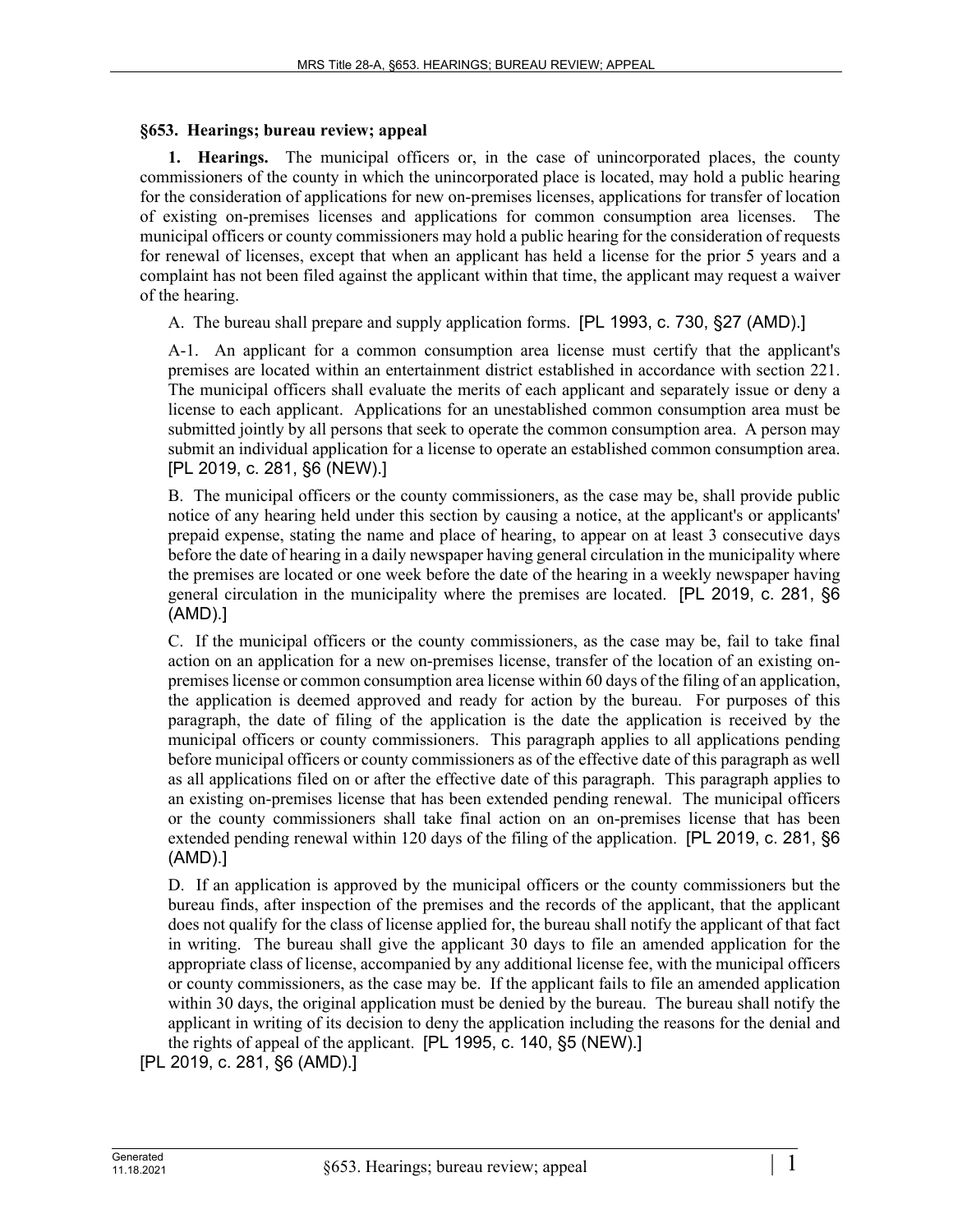**2. Findings.** In granting or denying an application, the municipal officers or the county commissioners shall indicate the reasons for their decision and provide a copy to the applicant. A license may be denied on one or more of the following grounds:

A. Conviction of the applicant of any Class A, Class B or Class C crime; [PL 1987, c. 45, Pt. A, §4 (NEW).]

B. Noncompliance of the licensed premises or its use with any local zoning ordinance or other land use ordinance not directly related to liquor control; [PL 1987, c. 45, Pt. A, §4 (NEW).]

C. Conditions of record such as waste disposal violations, health or safety violations or repeated parking or traffic violations on or in the vicinity of the licensed premises and caused by persons patronizing or employed by the licensed premises or other such conditions caused by persons patronizing or employed by the licensed premises that unreasonably disturb, interfere with or affect the ability of persons or businesses residing or located in the vicinity of the licensed premises to use their property in a reasonable manner; [PL 1993, c. 730, §27 (AMD).]

D. Repeated incidents of record of breaches of the peace, disorderly conduct, vandalism or other violations of law on or in the vicinity of the licensed premises and caused by persons patronizing or employed by the licensed premises; [PL 1989, c. 592, §3 (AMD).]

D-1. Failure to obtain, or comply with the provisions of, a permit for music, dancing or entertainment required by a municipality or, in the case of an unincorporated place, the county commissioners; [PL 2017, c. 13, §1 (NEW).]

E. A violation of any provision of this Title; [PL 2009, c. 81, §1 (AMD).]

F. A determination by the municipal officers or county commissioners that the purpose of the application is to circumvent the provisions of section 601; and [PL 2009, c. 81, §2 (AMD).]

G. After September 1, 2010, server training, in a program certified by the bureau and required by local ordinance, has not been completed by individuals who serve alcoholic beverages. [PL 2009, c. 81, §3 (NEW).]

[PL 2017, c. 13, §1 (AMD).]

**2-A. Common consumption area license applications.** In addition to the grounds for denial set forth in subsection 2, the municipal officers may deny a common consumption area license if:

A. The applicant fails to establish that the common consumption area can be operated without creating a safety risk to the properties within the entertainment district; [PL 2019, c. 281, §7 (NEW).]

B. The applicant fails to obtain or maintain a properly endorsed general liability and liquor liability insurance policy that is reasonably acceptable to the municipal officers and names the local licensing authority as an additional insured; or [PL 2019, c. 281, §7 (NEW).]

C. The use is not compatible with the reasonable requirements of or existing uses in the entertainment district. [PL 2019, c. 281, §7 (NEW).] [PL 2019, c. 281, §7 (NEW).]

**3. Appeal to bureau.** Any applicant aggrieved by the decision of the municipal officers or county commissioners under this section may appeal to the bureau within 15 days of the receipt of the written decision of the municipal officers or county commissioners. The bureau shall hold a public hearing in the city, town or unincorporated place where the premises are situated. In acting on such an appeal, the bureau may consider all licensure requirements and findings referred to in subsection 2.

A. [PL 1993, c. 730, §27 (RP).]